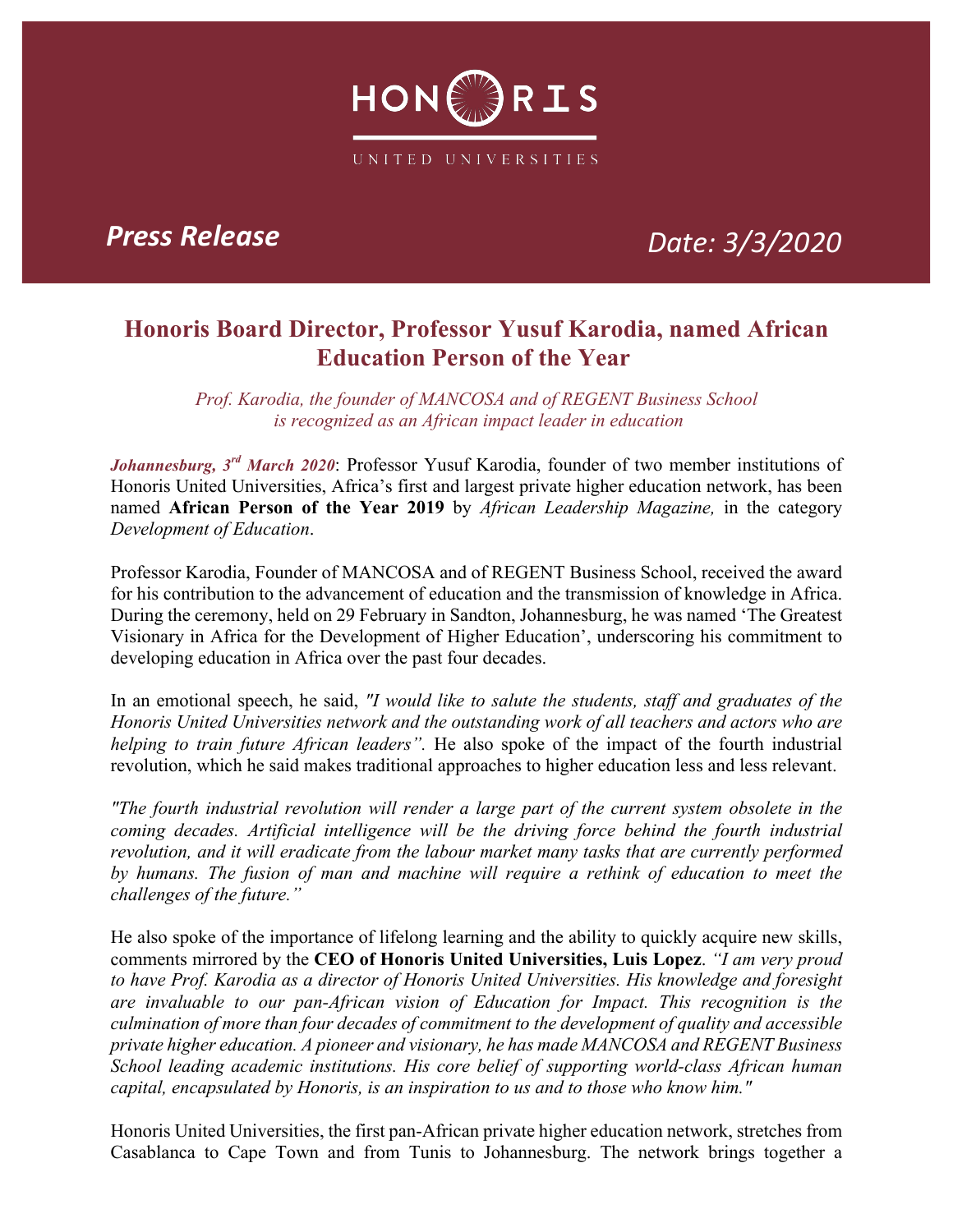

## *Press Release Date: 3/3/2020*

community of 11 institutions in 10 countries and 32 cities, on-campus, remote and online. Its institutions provide degrees in the fields of health sciences, engineering, computer science, commerce, law, architecture, arts and design, media, education and political science.

### **About Professor Karodia**

Professor Karodia began his career in 1973 as a school teacher. In 1988, after obtaining a master's degree in Education at the University of South Africa, he taught education management and comparative education at the University of KwaZulu-Natal (UKZN). He later received his Ph.D. from the University of Pretoria. His talents and abilities have been recognized by various awards during his career. These include the British Council, Fulbright and Educational Opportunities Council scholarships. He has published many books.

As a young teacher in a difficult socio-economic context, Professor Karodia quickly realized that promising black students were denied access to university education under apartheid. The injustices he witnessed and experienced led him to work for change. With time and a massive act of faith, he created two private higher education institutions that would widen access to quality education, especially those previously denied access. He has also worked to make a significant impact in the implementation of quality distance education.

Also a philanthropist and passionate in his belief that reading is an essential ingredient in improving children's literacy levels, he launched, through the Yusuf Karodia Foundation, the Million Books Project, aimed at providing more than one million books to school children in underprivileged areas of South Africa through mobile libraries.

He has forged numerous links and networks with educational institutions, both locally and internationally, and has helped define the purpose and role of management education through his work with the Association of Business Schools, the Association of African Business Schools and the Association of BUSINESS Schools BRICS, whose headquarters are located within REGENT Business School.

### **About Honoris United Universities**

Honoris United Universities is the first private pan-African higher education network committed to preparing and educating the next generation of African leaders and professionals able to impact regionally in a globalized world. Collaborative intelligence, cultural agility and mobile mindsets and skills are at the heart of Honoris' vision of higher education. Honoris United Universities joins the expertise of its member institutions to prepare pan-regional profile graduates that are competitive in today's fast-paced and demanding labour markets.

Honoris United Universities gathers a community of **45,000** students on **60** campuses, learning centres and via on-line, in **10** countries and **32** cities across Africa. The network counts **11** institutions: multidisciplinary